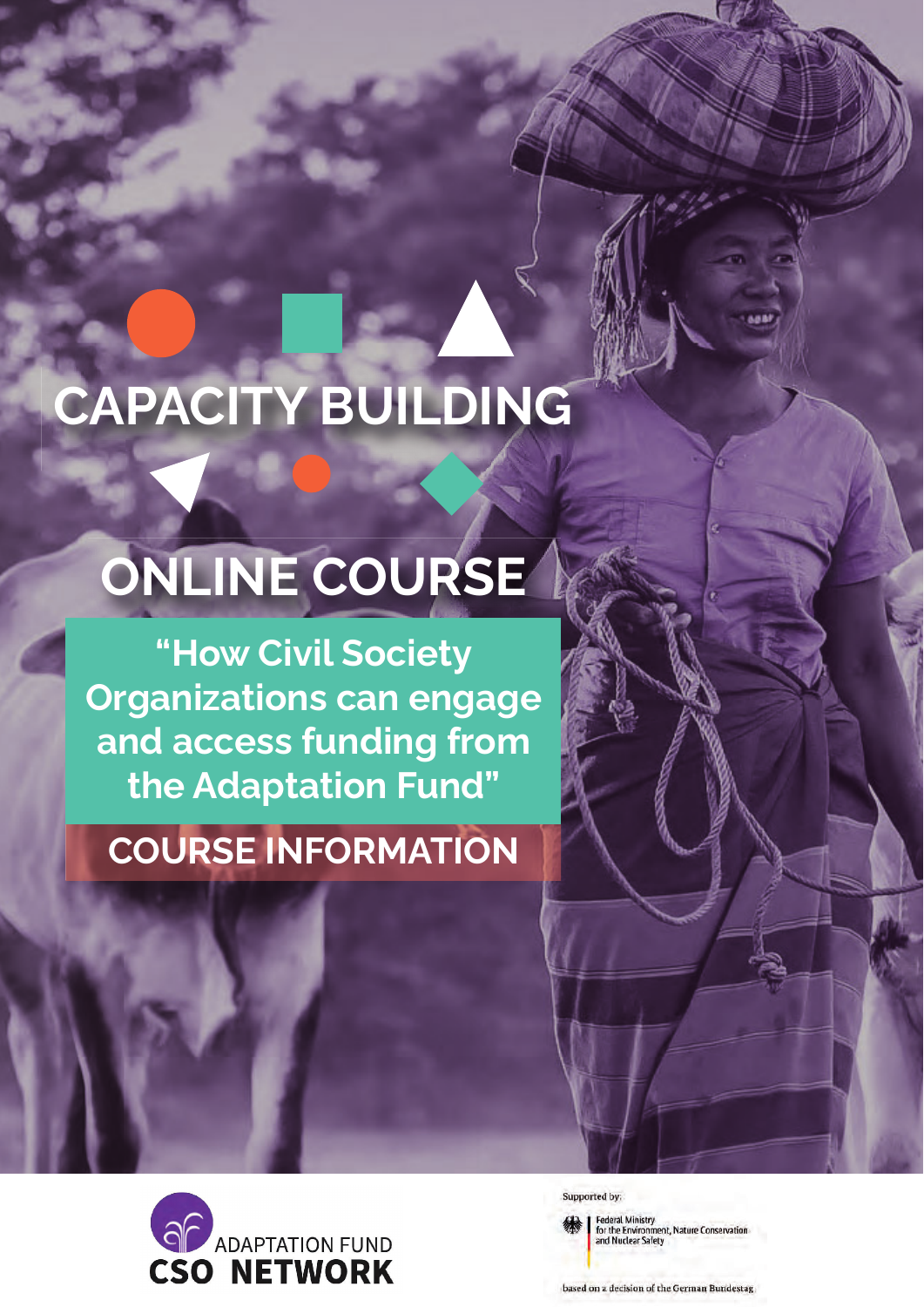## **ONLINE COURSE**

"How Civil Society **Organizations can engage** and access funding from the Adaptation Fund"

## **Introduction**

Climate finance is essential to implement climate-resilient development actions leading to reduce greenhouse gas (GHG) emissions in countries. Several financing mechanisms and instruments at the international, regional and national levels have been consolidated to facilitate access. allocation, management, and mobilization of resources for climate change actions that contribute to achieving the objectives of the Paris Agreement, and in particular, the implementation of Nationally Determined Contributions (NDCs).

Although climate finance increases every year - during 2019 and 2020 USD632 billion were allocated to address the climate emergency (CPI, 2021) – how the financial architecture works is still complex and unknown. This could mainly be because information on access to resources has been poorly sensitized and diagnosed-partly due to the diversity of sources and their respective conditions, templates or requirements, and the various financial instruments used. In addition, of the climate financing mobilized, only 7 percent goes to climate change adaptation (CPI, 2021).

Civil Society Organizations (CSOs) often interact with communities where the impacts of climate change are greatly felt.

Their role in responding and addressing climate change impacts at the local level is fundamental, therefore they can create awareness on climate change in communities and act as advocates of communities' interests during the formulation of climate-related policies and ensure that these policies address community issues impacted by climate change.

To effectively play these catalytic roles, CSOs need financial resources and sound investments to address climate change impacts. A recent survey conducted by the **Adaptation Fund Civil Society Organisation** Network (AF CSO Network), revealed that many CSOs have limited knowledge of the Adaptation Fund (AF) and lack of skills to engage with it and participate in its processes. Their understanding of climate finance structures and processes is also limited, particularly of how to develop proposals to access climate funding. In an effort to enhance transparent and participatory processes within the AF, the AF CSO Network designed and compiled the course "How Civil Society Organizations can engage and access funding from the Adaptation Fund".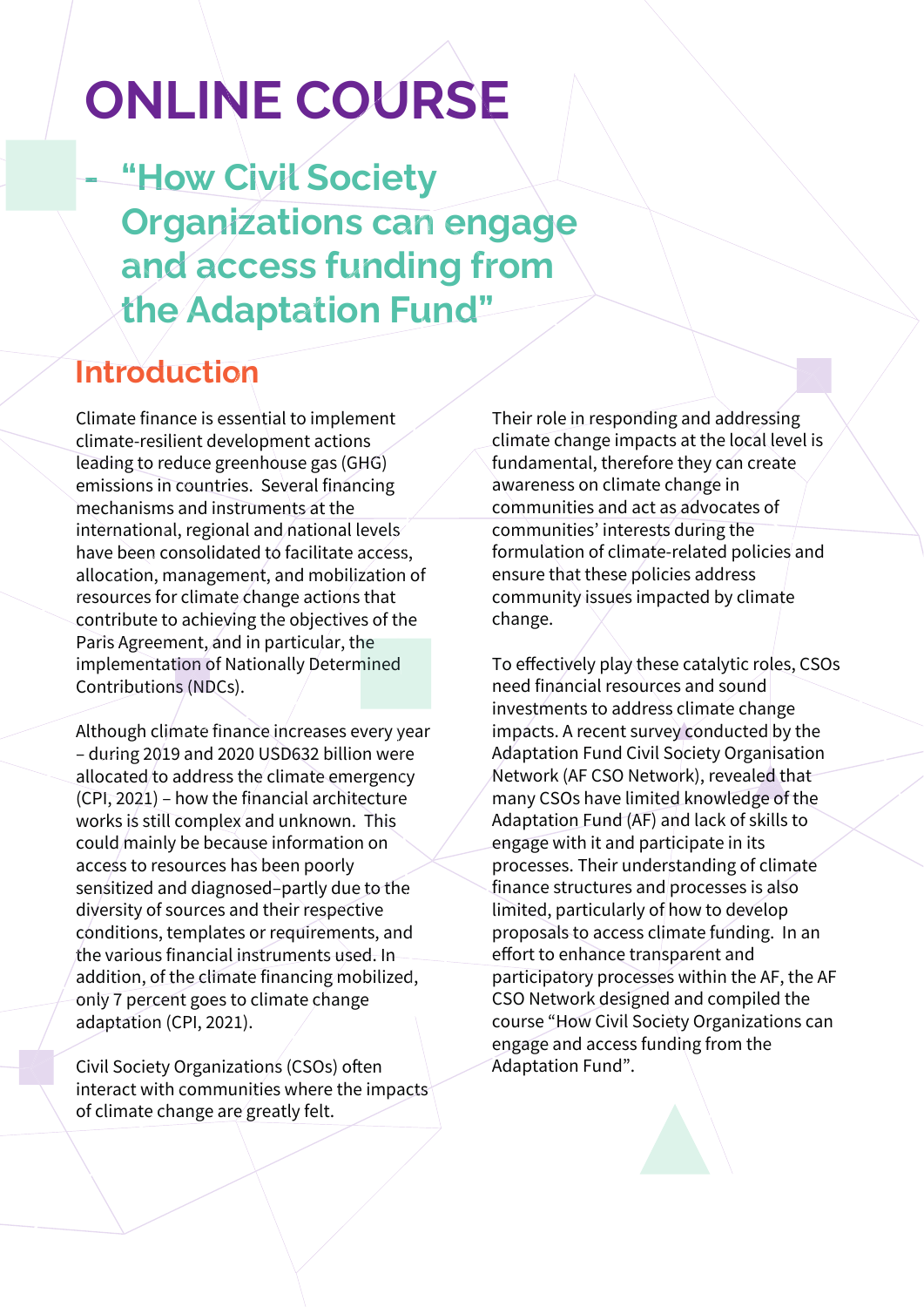**Objective** 

The objective is to provide CSOs with a better understanding of the AF, its related processes in their countries and the variety of opportunities for engagement at national and international levels. The course is based on the successful experiences in engaging with the AF of existing core members.

## **Course Content and Structure**

The course is organized in two virtual modules. Each module will be developed over two weeks, where participants must read a mandatory document, participate in one live session, off-line forums, and perform quizzes. Module content is detailed below:

| <b>Jun 2 - Jun 3</b><br>2022  | <b>Module 0:</b> Introduction to on-line platform                                                       |
|-------------------------------|---------------------------------------------------------------------------------------------------------|
| <b>Jun 6 - Jun 19</b><br>2022 | <b>Module 1:</b> The Adaptation Fund, AF CSO Network<br>and how civil society organizations can engange |
| <b>Jun 20 - Jul 2</b>         | <b>Module 2:</b> Key aspects and tools for developing a                                                 |
| 2022                          | climate finance proposal to the Adaptation Fund                                                         |
| Jul <sub>7</sub><br>2022      | <b>Certificates to participants</b>                                                                     |

## Modules Content

The first module aims to present in a synthesized way the characteristics and operation of the AF, as well as the main enabling conditions, barriers and opportunities to access its resources in order to execute climate change adaptation projects. In addition to building awareness and understanding of CSOs on the AF structures from the local project level up to the international policy level, the course guides on how CSOs can positively engage with these structures to support the most vulnerable to adapt to the impacts of climate change.

The second module focuses on the relevant aspects for the development of financing proposals to build the capacity of CSOs in the preparation of climate change proposals, to better access finance and thereby support climate action at the local level. This module covers key aspects and tools for developing a climate change proposal, with a specific focus on understanding the AF proposal review criteria and processes.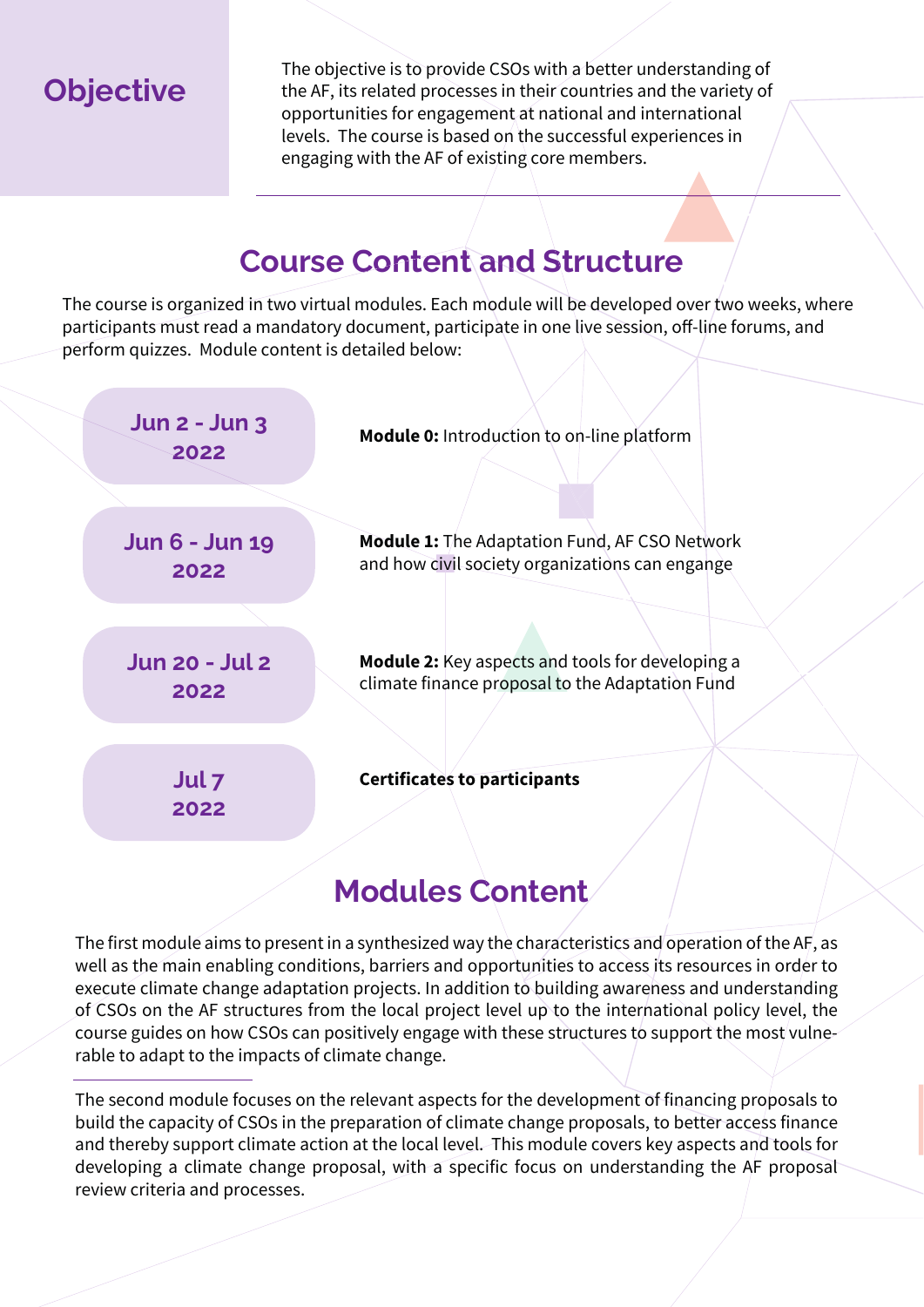## **Learning Objectives**

#### CSOs involved in climate change adaptation are expected to strengthen their capabilities on:

- The role of the AF; its importance; and why CSOs should make the effort to engage with this Fund.
- The AF's structure at local and international levels and how these structures work, and opportunities for CSOs engagement with these structures.
- The AF CSO Network and how CSOs can get involved in this network.
- The main ways how CSOs can apply to access AF financing.
- Key factors to meet AF requirements for writing a climate finance project proposal, as well as steps for developing climate adaptation proposals.
- Best practices and lessons learned on what feasible proposals look like.

## **Participant Profile**

The course is open to a maximum of 100 participants from CSOs who desire to better understand the AF, its related processes in their countries and the variety of opportunities for engagement at national and international levels.

## **Required Dedication**

For each module, participants are expected to:

- Perform required reading
- Participate in discussion forums
- Answer at the end of each module a set of multiple choice questions
- Participate in a "live" session to interact with other participants and the facilitators

Participants will also have access to other optional materials: recommended readings, videos, and web pages.

**Participants must** dedicate an average of 10 hours per module, this includes all activities described above. In total, the course is designed for a minimum of 20 hours.

## **Certification**

Upon successful completion of the course, participants will receive a certificate approved by the AF CSO Network. A minimum compliance of 70% will be required to receive the certification of approval of the Course. Evaluation criteria for each module consists of:

- Complete required reading (30%)
- Participate in discussion forums (20%)
- Answer at the end of each module a set of multiple choice questions (20%).
- Participate in a "live" session to interact with other participants and the facilitators (30%)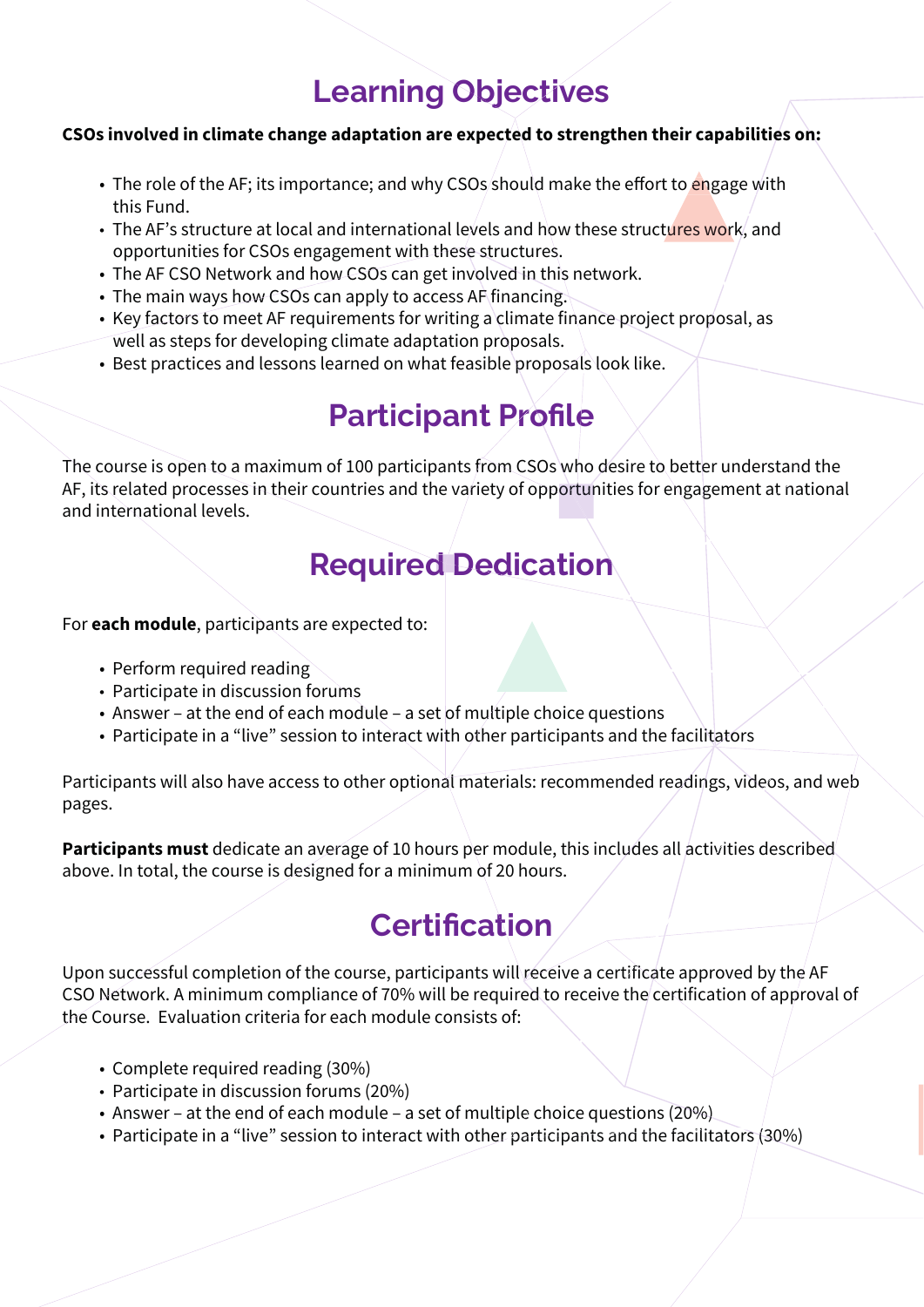### **Facilitators**

The contents of the course are in charge of an interdisciplinary team of specialists of the AF CSO Network, with experience in climate change, climate finance and environmental management. Fundación Futuro Latinoamericano (FFLA) will act as course coordinator and provide technical support throughout the course.

The facilitators of the course will be: Elin Lorimer and Serge Nsengimana.



Elin Lorimer

Elin Lorimer is a Programme Manager for South African NGO Indigo development and change, managing the organisation's Climate Change Adaptation Programme, with a focus on climate adaptation policy and climate finance. Elin holds a Geography (Climate Change) Honours Degree from the University of the Witwatersrand and has extensive experience in working with civil society organisations in South Africa and Southern Africa, including co-ordinating several regional civil society climate change networks and acting as the NGO representative on the South African delegation to the UNFCCC negotiations in 2004 and 2005 in the area of climate change adaptation. Indigo hosts the Secretariat of the Southern African Adaptation Network, and acts as the regional hub of the Adaptation Fund CSO Network, and Elin serves on this network's governing body.



#### Serge Nsengimana

Serge Nsengimana is the Executive Director of "Conservation Action Practitioners (CAP)', an environmental conservation NGO based in Rwanda, since 2020. He is a practicing environmental conservationist with more than 20 years of experience working with government entities, international and local non-governmental organizations; specialised in biodiversity conservation, community-based natural resources management and sustainability, climate change adaptation and  $\Box$  resilience building, multi-stakeholders facilitation and capacity building. Prior to his current position, Serge Nsengimana was the Executive Director of the "Association pour la Conservation de la Nature au Rwanda (ACNR)", between 2007-2017, the Conservation Education and Biodiversity Program Manager at Dian Fossey Gorilla Fund's Karisoke Research Center (2002-2007) and the Head of Division of Environmental Inspection and Monitoring at the Ministry in charge of Environment in Rwanda (1998-2002).

Throughout his career, he has designed over 15 projects and led the implementation of over 20 projects, including government and NGO projects, with different donors and partners; acted as a resource person in national, regional and international conferences and networks such as the Adaptation Fund Civil Society Network that he joined in 2014. He also conducted different consultancies, trainings and mentoring on designing and managing environment and climate change related projects.